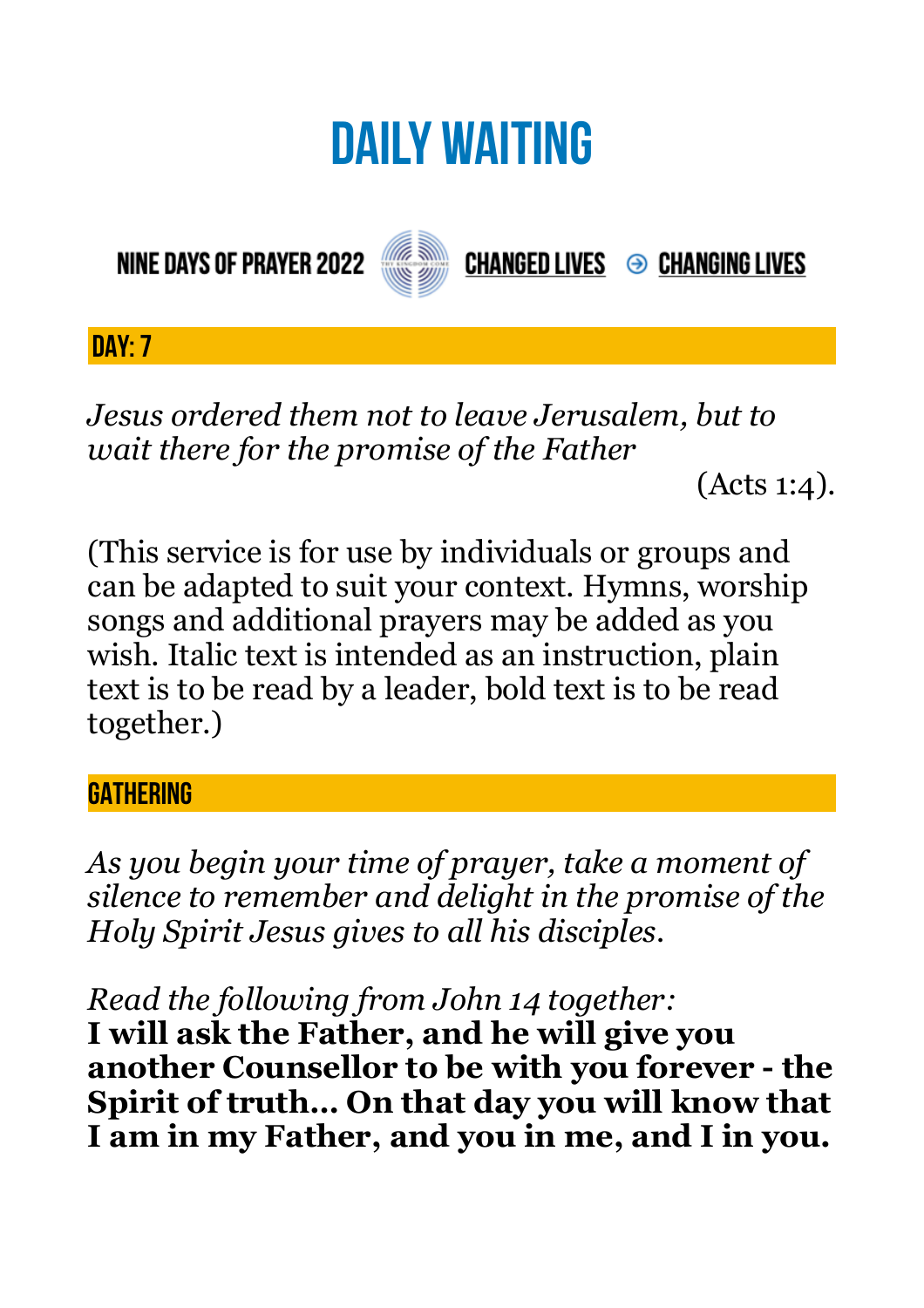*Make a sign of being present to God and one another – light a candle, open a Bible, share the peace…* 

Come, Holy Spirit, fill the hearts of your people **And kindle in us the fire of your love.**  Come, Holy Spirit, be with us as we pray **And leave us not as orphans.**  Come, Holy Spirit, renew us in body, mind and spirit **And send us out to be your presence in your world.**  Come, Holy Spirit, fill the hearts of your people

**And kindle in us the fire of your love.** 

*Optional hymn or worship song.* 

## **LISTENING**

For Christ also suffered once for sins, the righteous for the unrighteous, to bring you to God. He was put to death in the body but made alive in the Spirit. (1 PETER 3:18, NIV)

#### **REFLECTING**

Suffering is an inevitable part of our lives. Peter is writing to suffering communities, people who are experiencing significant hardship because of their faith in Christ. Their courage and vulnerability during this exile, Peter seems to suggest, is not just a sign of their faith in Christ, but follows the model of Jesus' example of the Cross.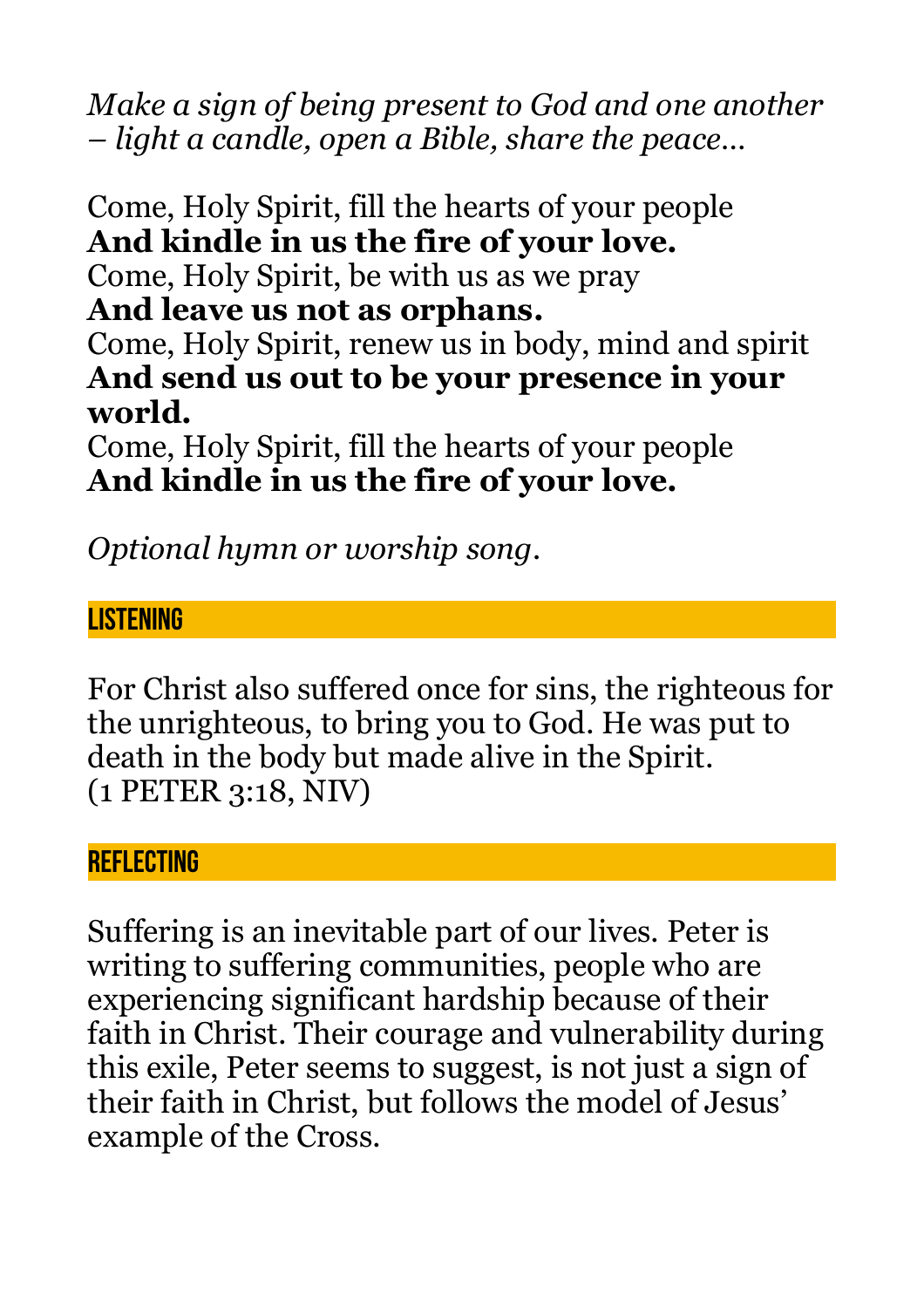Being a Christian has never offered an escape from suffering. Jesus' death and resurrection doesn't exempt us from painful experiences, from feeling rejected or lost. It doesn't stop bad things happening to us. We will be injured, we will grieve, we will be humiliated. Ultimately we will die. What Jesus has done for us does not guarantee us a pain-free life. But what His death does do is open up the door to us knowing and experiencing God's blessing, even – sometimes most intensely and profoundly – amid suffering. What Christ's suffering on the Cross does offer is the intimacy of a God who loves us so deeply that He was willing to bear the pain we previously had to experience alone. What His resurrection does promise is eternal life with the Father, even throughout the reality of our temporal lives.

The most extraordinary thing is that God suffers this unimaginable pain for us whilst we are still His enemies. He is willing to die for us, even though we are the ones who have rejected Him. As we continue to pray today for those five who are yet to come to Jesus, let's celebrate the fact that Christ has already died for them, already counts them as loved, and desires to be with them in their pain as well. We pray that they might be made alive by His Holy Spirit.

In this passage, Peter places suffering on a whole new, cosmic axis. What God has done for us reverberates around the whole universe, and yet is centred on one beaten, broken man. Later, Peter writes: 'You are sharing Christ's sufferings, so that you may be glad and shout for joy when His glory is revealed'. Our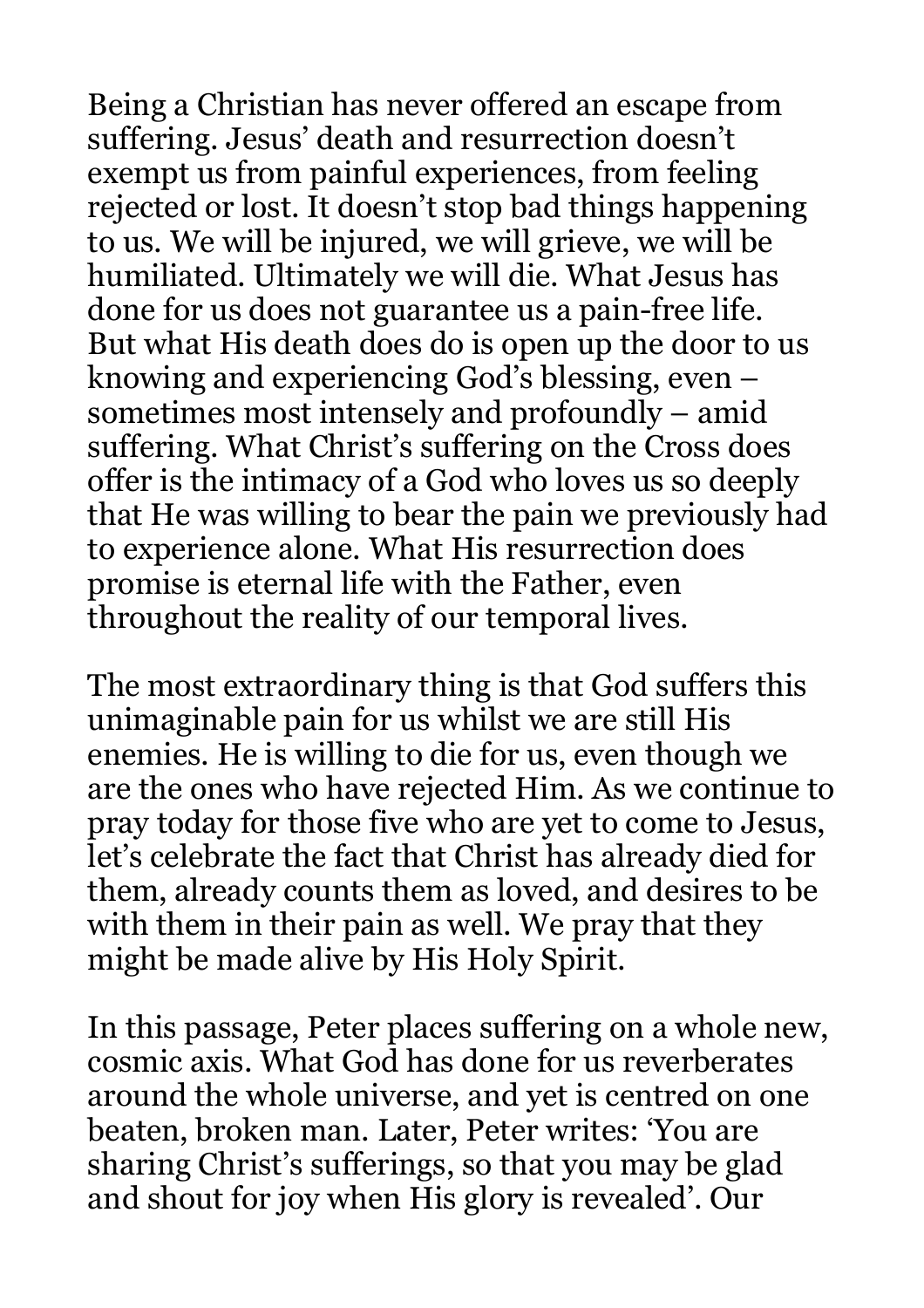sufferings are not trivial to the God who intimately knows suffering. But they are not final either. On the other side of suffering is victory. For what took place in Jesus takes place in us – death in the body but being made alive in the Spirit.

May those you know who are experiencing suffering today feel the arms of God comforting and guiding them. With God, suffering never has the last word.

## **Psalm 143** (NRSV)

- 1 Hear my prayer, O LORD; give ear to my supplications in your faithfulness; answer me in your righteousness.
- 2 Do not enter into judgment with your servant, for no one living is righteous before you.
- 3 For the enemy has pursued me, crushing my life to the ground,

making me sit in darkness like those long dead.

- 4 Therefore my spirit faints within me; my heart within me is appalled.
- 5 I remember the days of old, I think about all your deeds,

I meditate on the works of your hands.

- 6 I stretch out my hands to you; my soul thirsts for you like a parched land.
- 7 Answer me quickly, O LORD; my spirit fails. Do not hide your face from me, or I shall be like those who go down to the Pit.
- 8 Let me hear of your steadfast love in the morning, for in you I put my trust.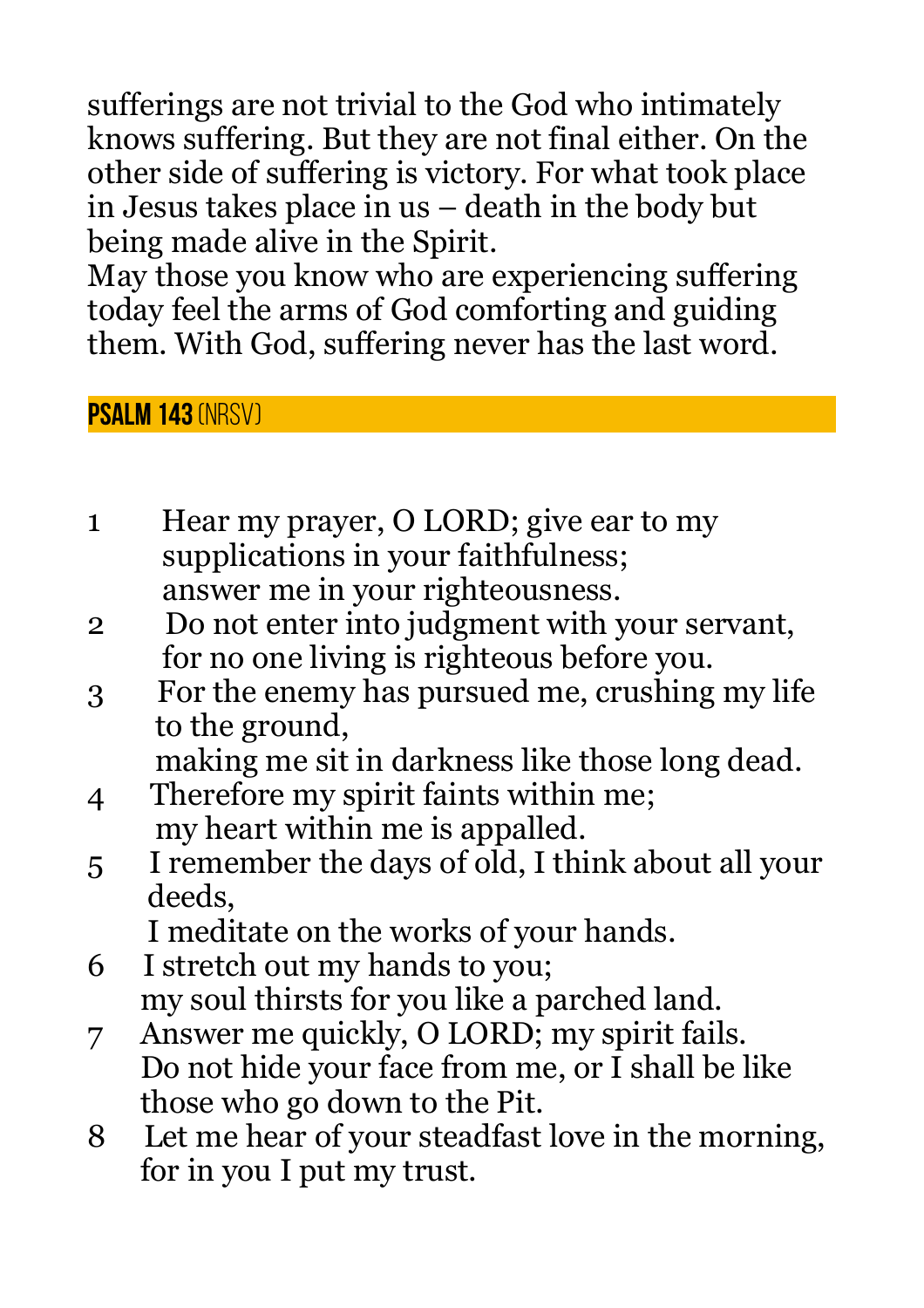Teach me the way I should go, for to you I lift up my soul.

 **Glory to the Father and to the Son, And to the Holy Spirit; As it was in the beginning, is now And shall be for ever. Amen.**

## **PRAYING**

God our Protector,

Not one of us will escape affliction in this life, Either as individuals suffering bereavement or betrayal,

Communities enduring poverty and homelessness, Or people losing freedom.

When our spirits fail, recall us to the promise of your son, Jesus,

Trusting that he will still the storm. **Amen.**

We meet your word in patience and waiting.

*(Pause)*

Come Holy Spirit: **Thy Kingdom Come.**

We express thanks for those who pray for us in times of despair.

*(Pause)*

Come Holy Spirit: **Thy Kingdom Come.**

We offer ourselves to console the other.

*(Pause)*

Come Holy Spirit: **Thy Kingdom Come.**

We bear before you those we know personally who suffer at this time.

*(Pause)*